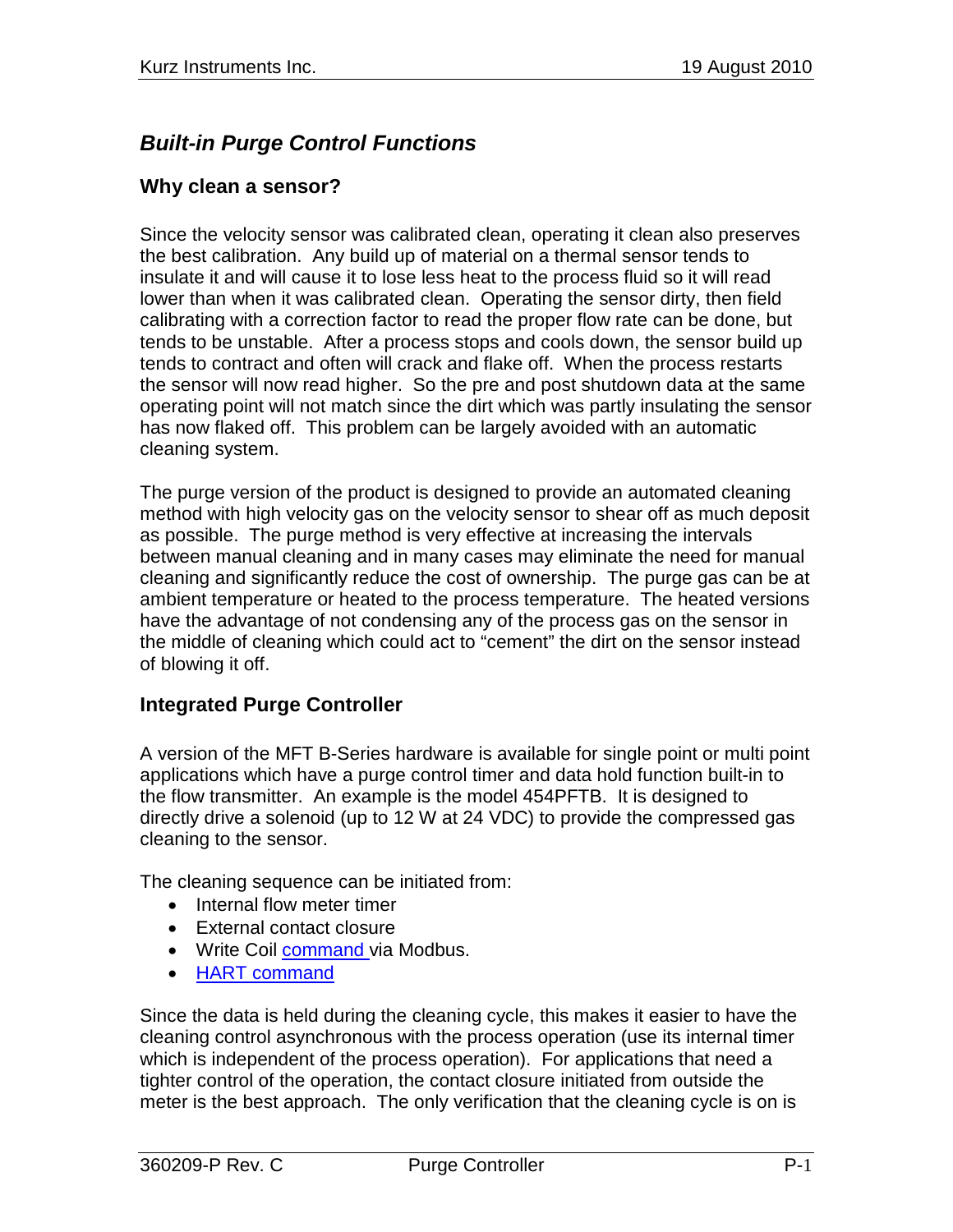by querying a status register through Modbus (Register 1XXXX - coil status #8). The meter's process variables (flow, velocity, and temperature) are held at their values prior to the start of the purge. If the sensor was dirty and then cleaned by the purge cycle, you will see a spike in the flow rate and velocity when the purge cleaning cycle completes.

For the K-BAR 2000PB, only one of the sensor control boards needs to have the solenoid drive modifications as all units will respond to the external trigger command at the same time and mask the purge blast from the output data.



# **Purge Controller Wiring**

The purge controller setup is a matter of connecting a 24 VDC 12 W max. solenoid to the DO2 or solid state relay channel #2. Pin # TB6-1 is +24 VDC and TB6-2 is the GND connection. See field wiring diagram 342038, sheet 3 and 795038 for an example of the solenoid wiring. The wiring gage and length is not critical for this connection and will generally be short for this application. We recommend 18 AWG (1.02 mm) wire.

*Note, the above wring information only works for the purge version, model 454PFTB-16.*

To activate the purge with an external contact closure: The contact closure is on pins TB6-8 or digital input 1 (DI1) and GND, TB6-5. The activation is a pulse whose width must be at least 25 ms long and the purge will start on the leading edge (or falling from logic high to low).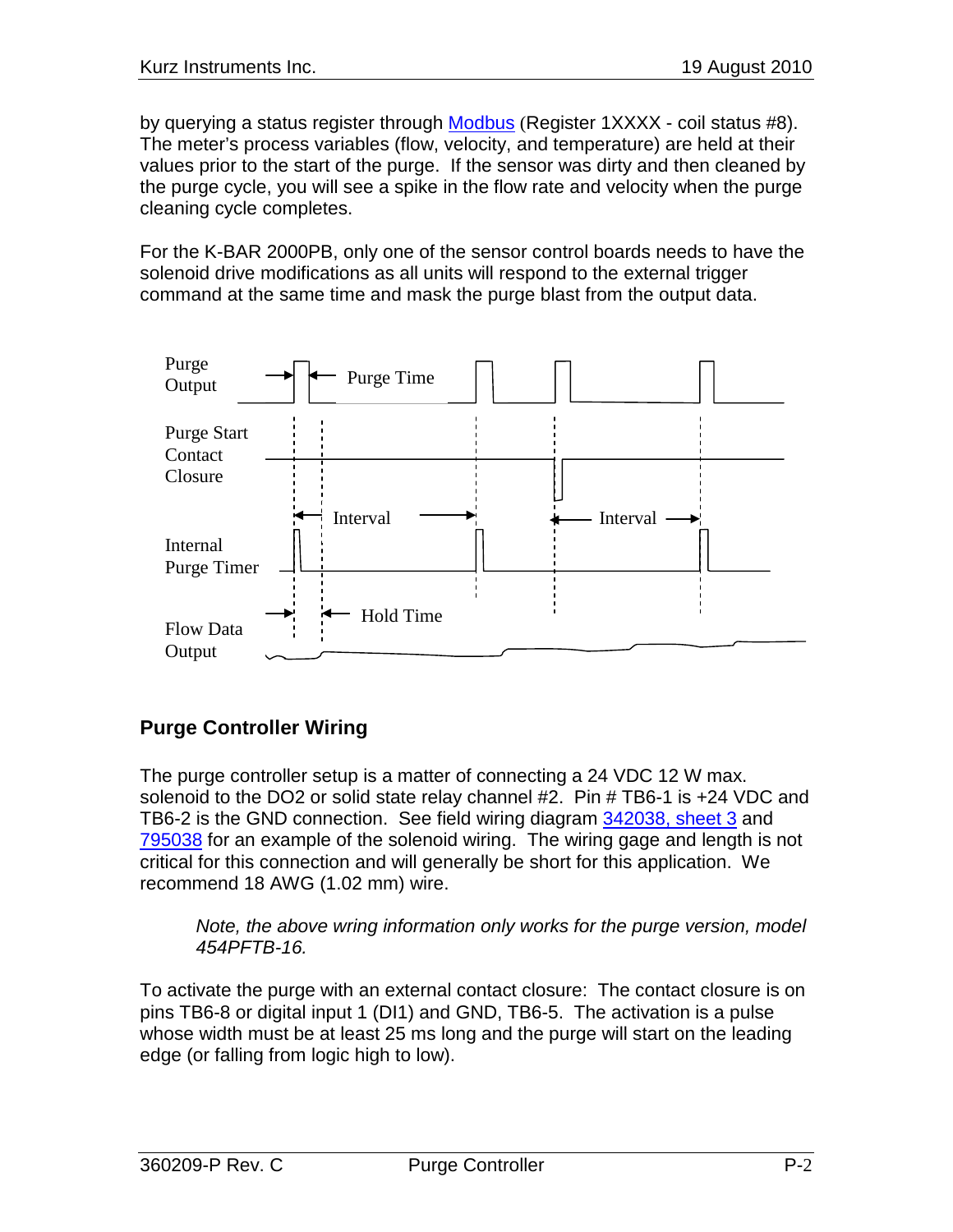### <span id="page-2-0"></span>**Purge Relay Assignment**

To use the sensor purge cleaning feature of the meter, relay #2 must be assigned to 'PURGE OUTPUT'. The setup is outlined below.

Enter *Program Mode*, press **P**, the **654321** access code, and **E**. Press **2** to invoke the *Quick Jump* option entry method and select **Option #8** for the Relay Assignment menu. The meter will prompt for a Relay #. Press **2** and **E** to begin configuration of Relay #2.

SELECT RELAY # > 2

The meter will next prompt for a function to assign to Relay #2. Use the **^** or **v** key to change the selection to 'PURGE OUTPUT' then press **E** to accept the selection.

| ASSIGN RELAY TO  |
|------------------|
| >PURGE OUTPUT ^v |

Relay #2 is now assigned to the purge output function.

If the screen displays

|              | RELAY IS USED!! |  |
|--------------|-----------------|--|
| CHANGE IT>NO |                 |  |

then relay #2 is being used by another function. Change the response to 'YES' by pressing the **^** or **v** key and press **E** to accept the selection. The meter will reassign Relay #2 to the PURGE OUT function and deassign the previously assigned function and turn it OFF, when applicable.

The meter will advance to the Setup Sensor Purge menu (alternatively, from the Quick Jump option entry, **Option #12** will invoke the **Setup Sensor Purge menu**).

### **Purge Controller Configuration Changes**

The first item that the meter will prompt for in the Setup Sensor Purge menu, is the ON/OFF state of the PURGE TIMER. When this parameter is set to ON, the sensor purge cleaning sequence will be initiated by an internal timer in the flow meter. Use the **^** or **v** key to change the selection to 'ON' then press **E** to accept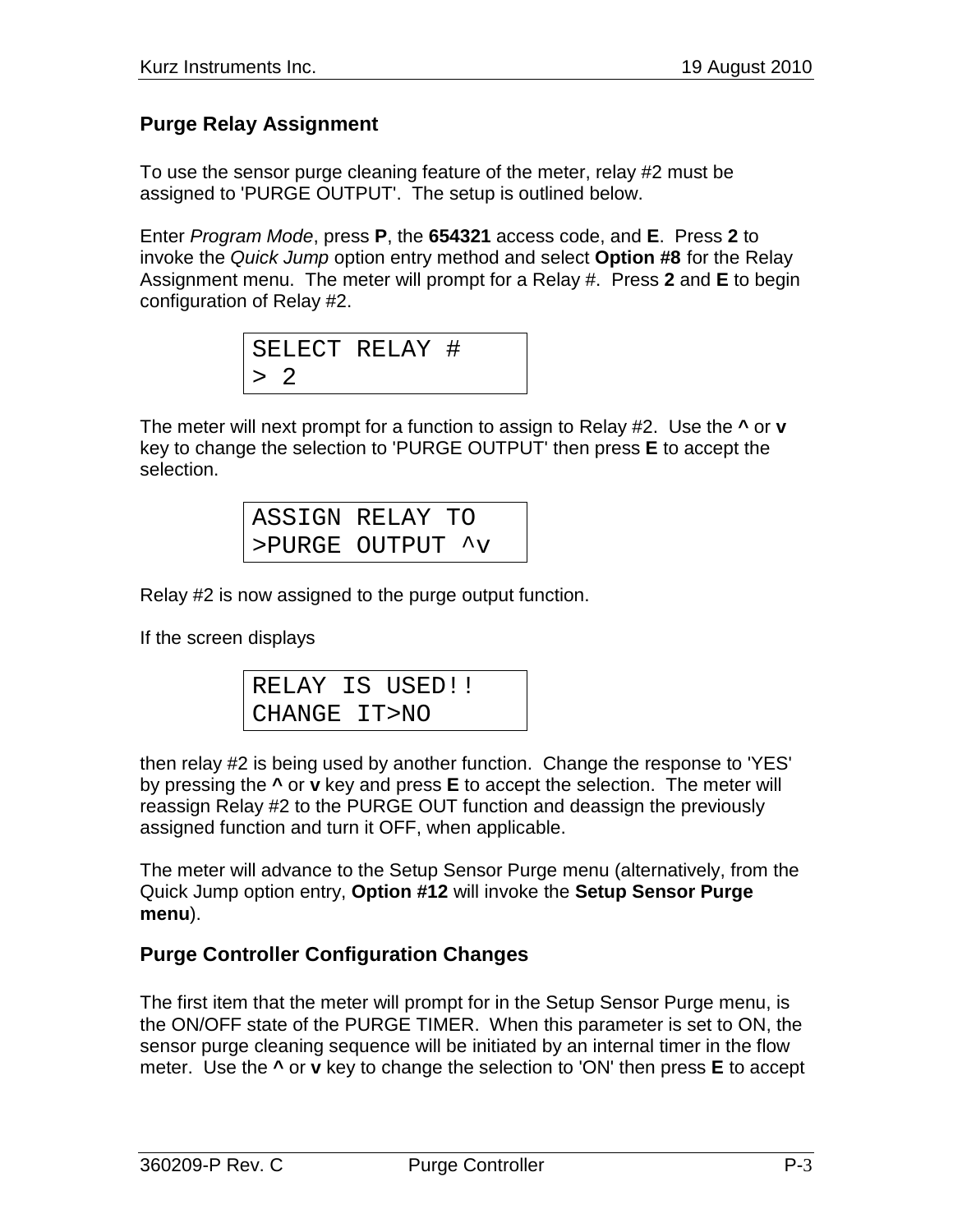the selection. Note, the PURGE TIMER does not need to be ON for the Purge to be initiated via Modbus, HART, or the external contact closure.

> PURGE TIMER  $>$  ON  $\sim$   $\sim$  V

If the screen displays

|  | DO2 IS USED!! |
|--|---------------|
|  | CHANGE IT>NO  |

then relay #2 is being used by another function. Change the response to 'YES' by pressing the **^** or **v** key and press **E** to accept the selection. The meter will automatically reassign Relay #2 to the PURGE OUT function and deassign the previously assigned function. It is recommended, if Relay #2 is assigned to another function, the user go through the Relay Assignment menu so that a previous configuration is not inadvertently changed, see section above [\(PURGE](#page-2-0)  [RELAY ASSIGNMENT\)](#page-2-0).

After the PURGE TIMER is turned on, the meter will confirm the relay assignment as follows:

| PURGE OUTPUT    |  |  |
|-----------------|--|--|
| ASSIGNED to DO2 |  |  |

Press **E** or **P** to continue. Next the meter prompts for the PURGE TIME. The PURGE TIME is the length of time the purge solenoid is held open.

| PURGE TIME MSEC |  |  |
|-----------------|--|--|
| > 500           |  |  |

Using the numeric keys, type in the number of milliseconds to hold the purge solenoid open during the purge. A short blast generally works best. Press **E** to accept the value.

To allow the sensor to recover from the purge, a HOLD TIME can be configured. The HOLD TIME applies to the update of the flow rate, velocity and temperature values with respect to the 4-20mA output, Modbus output and the LCD display. The HOLD TIME is used to mask off the large flow spike following the purge. The HOLD TIME may be a function of the purge gas temperature compared to the temperature of the process gas being measured. The larger the temperature difference between these two variables, a longer HOLD TIME may be needed. Also, lower flow rates tend to need more recovery time following a purge than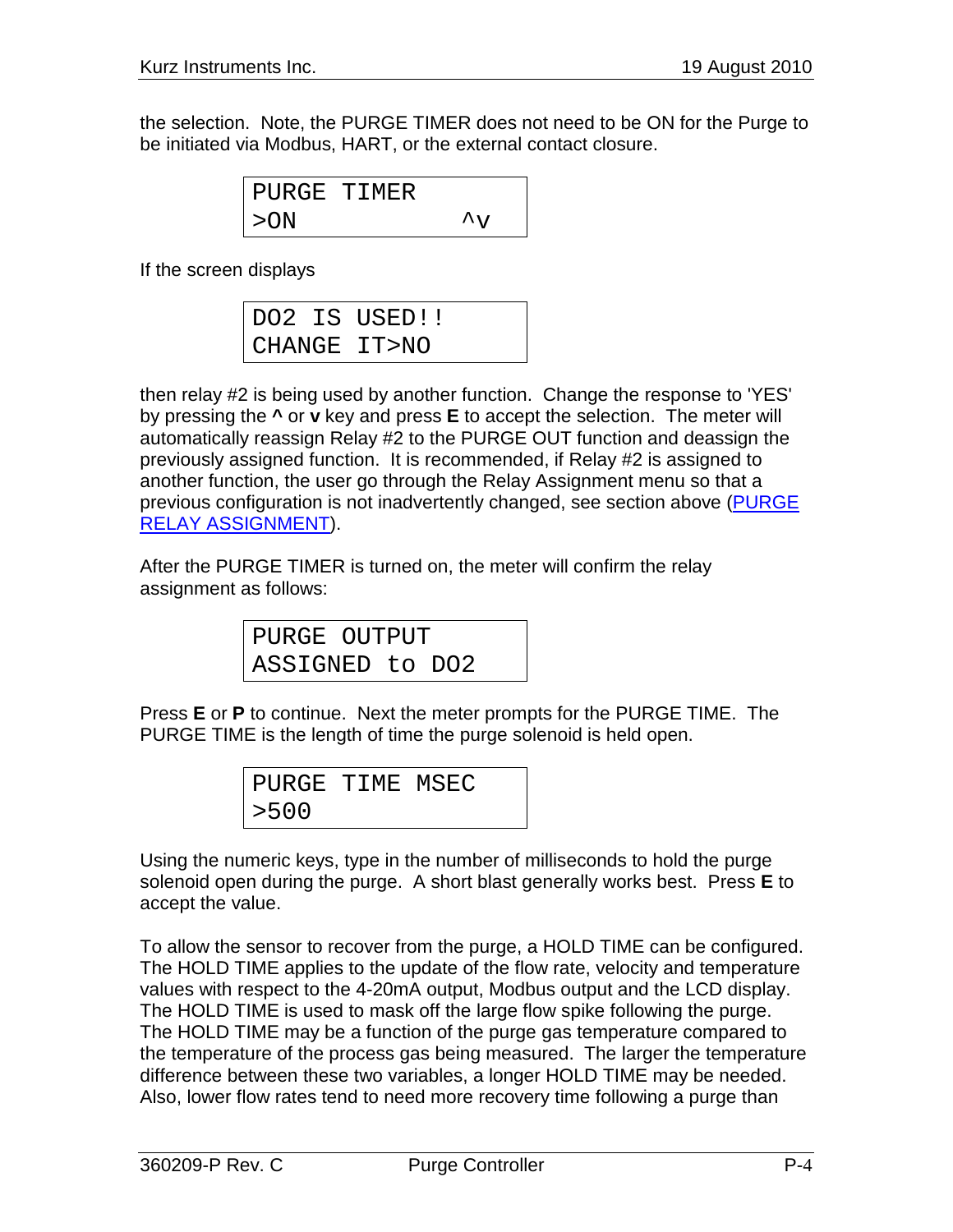higher flow rates. Note, the readings will change following a purge since the sensor is cleaner, regardless of what hold time is used. Additionally, the rate at which the shift occurs is filtered by the meter time constant setting.

The HOLD TIME entered is the total time for the entire purge cycle (eg, a HOLD TIME of 2000 milliseconds with a PURGE TIME of 500 milliseconds means that the Purge Relay will be pulsed for 500 milliseconds, followed by an additional 1500 milliseconds of idle time to allow for sensor recovery). Therefore, the entered HOLD TIME must be greater than or equal to the entered PURGE TIME. Using the numeric keys, type in the number of milliseconds for the desired HOLD TIME. Press **E** to accept the value.

HOLD TIME MSEC >2000

The meter will next prompt for the PURGE INTERVAL in minutes. The PURGE INTERVAL is used to set the frequency of the purge cycle when it is triggered by the internal timer. For example, a PURGE INTERVAL of 60 minutes will trigger one purge per hour. Using the numeric keys, type in the number of minutes for the desired PURGE INTERVAL. The meter will accept a PURGE INTERVAL between 1 and 1440 minutes. Press **E** to accept the value.

PURGE INTV MIN > 60

If the internal timer and the external purge contact closure are both used to start the purge, set the PURGE INTERVAL to a value higher than will be used by the external closure to prevent the internal timer from purging too soon after the last externally commanded purge.

# <span id="page-4-0"></span>**Modbus operation and monitoring of the purge cleaning**

The purge sequence can be triggered by writing a 1 to the Modbus coil #8 (Register 0X). This operation does not require that the purge timer be turned on, however, Relay #2 must be assigned to the PURGE OUT function. Once started, it will ignore additional purge commands. The Modbus purge trigger, is independent of the internal timer. So if the purge interval is configured for 60 minutes, extra purge commands on Modbus will be performed without affecting the internal timer purge sequence.

The status of the purge via Modbus is provided at coil status #8, (Register 1X). A value of 1 indicates it is in the middle of a purge cycle, 0 indicates it is idle.